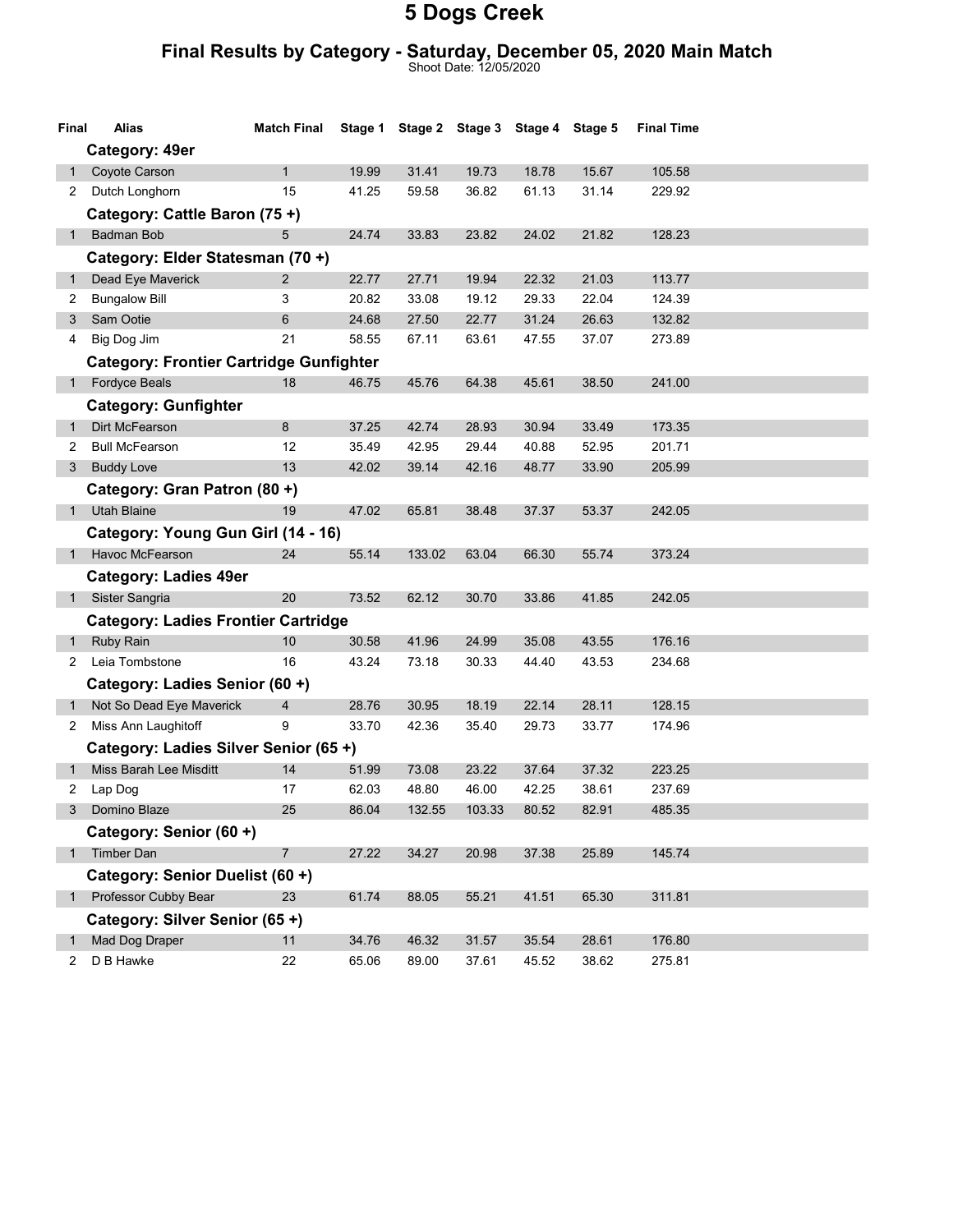#### Match Final Overall Results - Saturday, December 05, 2020 Main Match Shoot Date: 12/05/2020

|                | Overall<br>Category       |              |            |                       |       |        |                                         |       |       |                                                                                            |
|----------------|---------------------------|--------------|------------|-----------------------|-------|--------|-----------------------------------------|-------|-------|--------------------------------------------------------------------------------------------|
| Final          | Alias                     | <b>State</b> | Category   | Final                 |       |        | Stage 1 Stage 2 Stage 3 Stage 4 Stage 5 |       |       | <b>Final Time</b>                                                                          |
| 1              | Coyote Carson             | <b>CA</b>    | 49r        | $\mathbf{1}$          | 19.99 | 31.41  | 19.73                                   | 18.78 | 15.67 | 105.58                                                                                     |
|                |                           |              |            |                       |       |        |                                         |       |       | M:0 P:N S:0 M:1 P:N S:0 M:0 P:N S:0 M:0 P:N S:0 M:0 P:N S:0 Total: M:1 P:0 S:0             |
| $\overline{2}$ | Dead Eye Maverick         | CA           | ES         | 1                     | 22.77 | 27.71  | 19.94                                   | 22.32 | 21.03 | 113.77                                                                                     |
|                |                           |              |            |                       |       |        |                                         |       |       | M:0 P:N S:0 M:0 P:N S:0 M:0 P:N S:0 M:0 P:N S:0 M:0 P:N S:0 M:0 P:N S:0 Total: M:0 P:0 S:0 |
| 3              | <b>Bungalow Bill</b>      | CA           | ES         | $\overline{2}$        | 20.82 | 33.08  | 19.12                                   | 29.33 | 22.04 | 124.39                                                                                     |
|                |                           |              |            |                       |       |        |                                         |       |       | M:0 P:N S:0 M:0 P:N S:0 M:0 P:N S:0 M:1 P:N S:0 M:0 P:N S:0 Total: M:1 P:0 S:0             |
| 4              | Not So Dead Eye Maverick  | <b>CA</b>    | <b>LS</b>  | $\mathbf{1}$          | 28.76 | 30.95  | 18.19                                   | 22.14 | 28.11 | 128.15                                                                                     |
|                |                           |              |            |                       |       |        |                                         |       |       | M:1 P:N S:0 M:0 P:N S:0 M:0 P:N S:0 M:0 P:N S:0 M:0 P:N S:0 Total: M:1 P:0 S:0             |
| 5              | <b>Badman Bob</b>         | CA           | CB         | $\mathbf{1}$          | 24.74 | 33.83  | 23.82                                   | 24.02 | 21.82 | 128.23                                                                                     |
|                |                           |              |            |                       |       |        |                                         |       |       | M:0 P:N S:0 M:0 P:N S:0 M:0 P:N S:0 M:0 P:N S:0 M:0 P:N S:0 M:0 P:N S:0 Total: M:0 P:0 S:0 |
| 6              | Sam Ootie                 | CA           | ES         | 3                     | 24.68 | 27.50  | 22.77                                   | 31.24 | 26.63 | 132.82                                                                                     |
|                |                           |              |            |                       |       |        |                                         |       |       | M:0 P:N S:0 M:0 P:N S:0 M:0 P:N S:0 M:2 P:N S:0 M:1 P:N S:0 Total: M:3 P:0 S:0             |
| 7              | Timber Dan                | CA           | S          | $\mathbf{1}$          | 27.22 | 34.27  | 20.98                                   | 37.38 | 25.89 | 145.74                                                                                     |
|                |                           |              |            |                       |       |        |                                         |       |       | M:0 P:N S:0 M:0 P:N S:0 M:0 P:N S:0 M:2 P:N S:0 M:0 P:N S:0 Total: M:2 P:0 S:0             |
| 8              | Dirt McFearson            | CA           | GF         | 1                     | 37.25 | 42.74  | 28.93                                   | 30.94 | 33.49 | 173.35                                                                                     |
|                |                           |              |            |                       |       |        |                                         |       |       | M:0 P:N S:0 M:0 P:N S:0 M:0 P:N S:0 M:0 P:N S:0 M:1 P:N S:0 Total: M:1 P:0 S:0             |
| 9              | Miss Ann Laughitoff       | CA           | LS.        | 2                     | 33.70 | 42.36  | 35.40                                   | 29.73 | 33.77 | 174.96                                                                                     |
|                |                           |              |            |                       |       |        |                                         |       |       | M:0 P:N S:0 M:0 P:N S:0 M:1 P:N S:0 M:0 P:N S:0 M:1 P:N S:0 Total: M:2 P:0 S:0             |
|                | 10 Ruby Rain              | CA           | <b>LFC</b> | $\mathbf{1}$          | 30.58 | 41.96  | 24.99                                   | 35.08 | 43.55 | 176.16                                                                                     |
|                |                           |              |            |                       |       |        |                                         |       |       | M:0 P:N S:0 M:0 P:N S:0 M:0 P:N S:0 M:1 P:N S:0 M:0 P:Y S:0 Total: M:1 P:1 S:0             |
|                | 11 Mad Dog Draper         | <b>CA</b>    | <b>SL</b>  | $\mathbf{1}$          | 34.76 | 46.32  | 31.57                                   | 35.54 | 28.61 | 176.80                                                                                     |
|                |                           |              |            |                       |       |        |                                         |       |       | M:1 P:N S:0 M:0 P:N S:0 M:0 P:N S:0 M:1 P:N S:0 M:0 P:N S:0 Total: M:2 P:0 S:0             |
|                | 12 Bull McFearson         | CA           | GF         | $\overline{2}$        | 35.49 | 42.95  | 29.44                                   | 40.88 | 52.95 | 201.71                                                                                     |
|                |                           |              |            |                       |       |        |                                         |       |       | M:0 P:N S:0 M:0 P:N S:0 M:0 P:N S:0 M:1 P:N S:0 M:0 P:N S:0 Total: M:1 P:0 S:0             |
|                | 13 Buddy Love             | CA           | GF         | 3                     | 42.02 | 39.14  | 42.16                                   | 48.77 | 33.90 | 205.99                                                                                     |
|                |                           |              |            |                       |       |        |                                         |       |       | M:1 P:N S:0 M:0 P:N S:0 M:2 P:N S:0 M:1 P:Y S:0 M:1 P:N S:0 Total: M:5 P:1 S:0             |
|                | 14 Miss Barah Lee Misditt | <b>CA</b>    | <b>LSS</b> | 1                     | 51.99 | 73.08  | 23.22                                   | 37.64 | 37.32 | 223.25                                                                                     |
|                |                           |              |            |                       |       |        |                                         |       |       | M:2 P:N S:0 M:1 P:Y S:0 M:0 P:N S:0 M:1 P:N S:0 M:1 P:N S:0 Total: M:5 P:1 S:0             |
|                | 15 Dutch Longhorn         | CA           | 49r        | 2                     | 41.25 | 59.58  | 36.82                                   | 61.13 | 31.14 | 229.92                                                                                     |
|                |                           |              |            |                       |       |        |                                         |       |       | M:1 P:N S:0 M:0 P:N S:0 M:1 P:N S:0 M:1 P:N S:0 M:0 P:N S:0 Total: M:3 P:0 S:0             |
|                | 16 Leia Tombstone         | CA           | <b>LFC</b> | 2                     | 43.24 | 73.18  | 30.33                                   | 44.40 | 43.53 | 234.68                                                                                     |
|                |                           |              |            |                       |       |        |                                         |       |       | M:0 P:N S:0 M:0 P:N S:0 M:0 P:N S:0 M:1 P:N S:0 M:1 P:N S:0 Total: M:2 P:0 S:0             |
|                | 17 Lap Dog                | <b>CA</b>    | <b>LSS</b> | 2                     | 62.03 | 48.80  | 46.00                                   | 42.25 | 38.61 | 237.69                                                                                     |
|                |                           |              |            |                       |       |        |                                         |       |       | M:0 P:N S:0 M:0 P:N S:0 M:2 P:N S:0 M:0 P:N S:0 M:1 P:N S:0 Total: M:3 P:0 S:0             |
|                | 18 Fordyce Beals          | CA           | <b>FCG</b> | $\mathbf{1}$          | 46.75 | 45.76  | 64.38                                   | 45.61 | 38.50 | 241.00                                                                                     |
|                |                           |              |            |                       |       |        |                                         |       |       | M:0 P:N S:0 M:0 P:N S:0 M:3 P:N S:0 M:1 P:N S:0 M:0 P:N S:0 Total: M:4 P:0 S:0             |
|                | 19 Utah Blaine            | CA           | GP         |                       | 47.02 | 65.81  | 38.48                                   | 37.37 | 53.37 | 242.05                                                                                     |
|                |                           |              |            |                       |       |        |                                         |       |       | M:0 P:N S:0 M:0 P:N S:0 M:0 P:N S:0 M:0 P:N S:0 M:1 P:N S:0 Total: M:1 P:0 S:0             |
|                | 20 Sister Sangria         | CA           | L49        | $\mathbf{1}$          | 73.52 | 62.12  | 30.70                                   | 33.86 | 41.85 | 242.05                                                                                     |
|                |                           |              |            |                       |       |        |                                         |       |       | M:3 P:N S:0 M:0 P:N S:0 M:0 P:N S:0 M:0 P:N S:0 M:0 P:N S:0 M:1 P:N S:0 Total: M:4 P:0 S:0 |
|                | 21 Big Dog Jim            | CA           | ES         | 4                     | 58.55 | 67.11  | 63.61                                   | 47.55 | 37.07 | 273.89                                                                                     |
|                |                           |              |            |                       |       |        |                                         |       |       | M:0 P:N S:0 M:0 P:N S:0 M:1 P:N S:0 M:1 P:N S:0 M:0 P:N S:0 Total: M:2 P:0 S:0             |
|                | 22 D B Hawke              | CA           | <b>SL</b>  | $\mathbf{2}^{\prime}$ | 65.06 | 89.00  | 37.61                                   | 45.52 | 38.62 | 275.81                                                                                     |
|                |                           |              |            |                       |       |        |                                         |       |       | M:2 P:N S:0 M:2 P:Y S:0 M:0 P:N S:0 M:0 P:Y S:0 M:0 P:N S:0 Total: M:4 P:2 S:0             |
|                | 23 Professor Cubby Bear   | CA           | SD.        | $\mathbf{1}$          | 61.74 | 88.05  | 55.21                                   | 41.51 | 65.30 | 311.81                                                                                     |
|                |                           |              |            |                       |       |        |                                         |       |       | M:4 P:N S:0 M:0 P:N S:0 M:3 P:N S:0 M:0 P:N S:0 M:2 P:N S:0 Total: M:9 P:0 S:0             |
|                | 24 Havoc McFearson        | CA           | JG         | $\mathbf{1}$          | 55.14 | 133.02 | 63.04                                   | 66.30 | 55.74 | 373.24                                                                                     |
|                |                           |              |            |                       |       |        |                                         |       |       | M:1 P:N S:0 M:1 P:N S:0 M:1 P:N S:0 M:2 P:N S:0 M:0 P:N S:0 Total: M:5 P:0 S:0             |
|                | 25 Domino Blaze           | CA           | <b>LSS</b> | 3                     | 86.04 | 132.55 | 103.33                                  | 80.52 | 82.91 | 485.35                                                                                     |
|                |                           |              |            |                       |       |        |                                         |       |       |                                                                                            |

M:0 P:N S:0 M:0 P:N S:0 M:8 P:N S:0 M:3 P:N S:0 M:3 P:N S:0 Total: M:14 P:0 S:0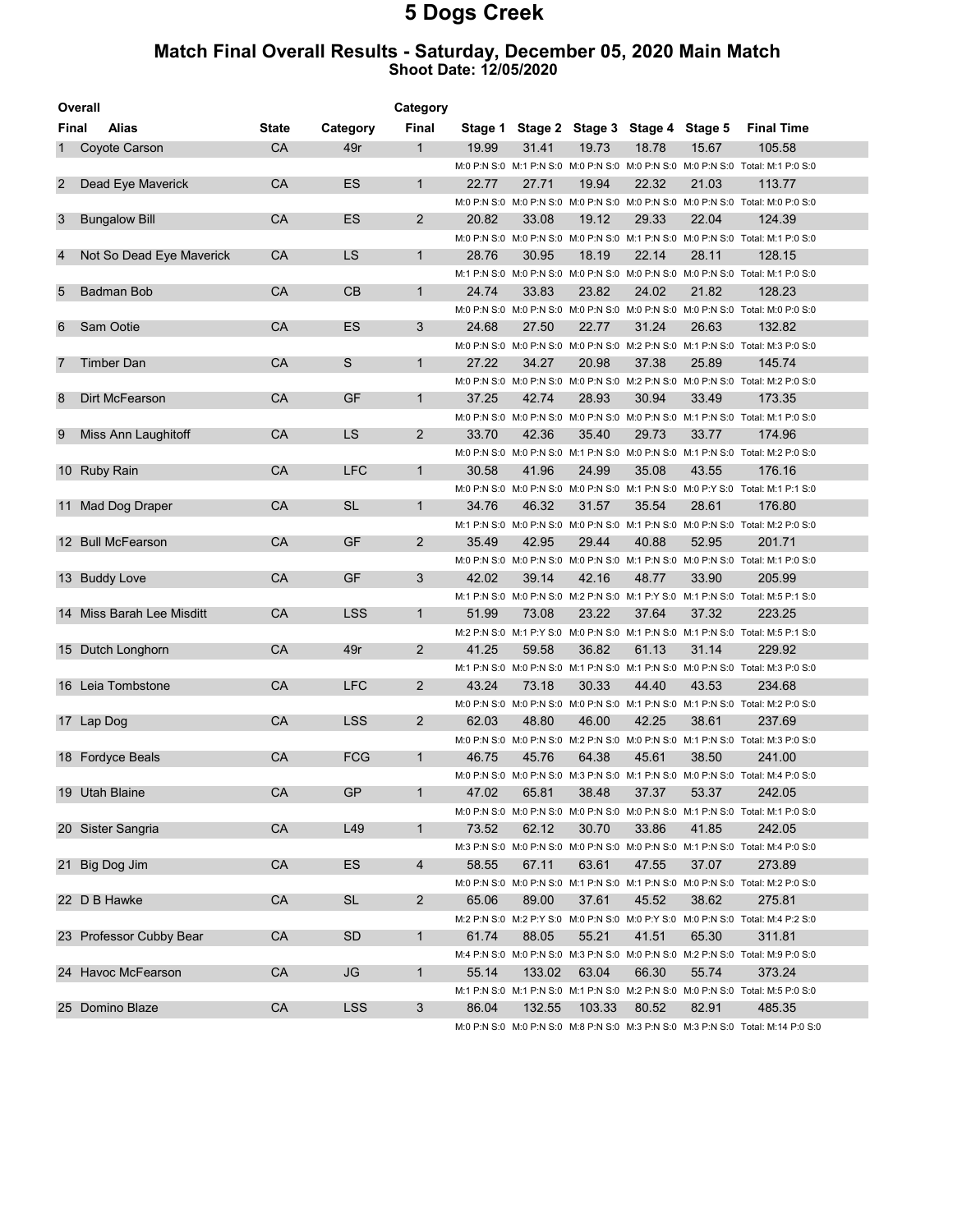### Clean and Smooth Saturday, December 05, 2020 Main Match

Shoot Date: 12/05/2020

| <b>Shooter Alias</b> | Category               |
|----------------------|------------------------|
| Badman Bob           | Cattle Baron $(75 +)$  |
| Dead Eye Maverick    | Elder Statesman (70 +) |

===============================

Total Clean and Smooth: 2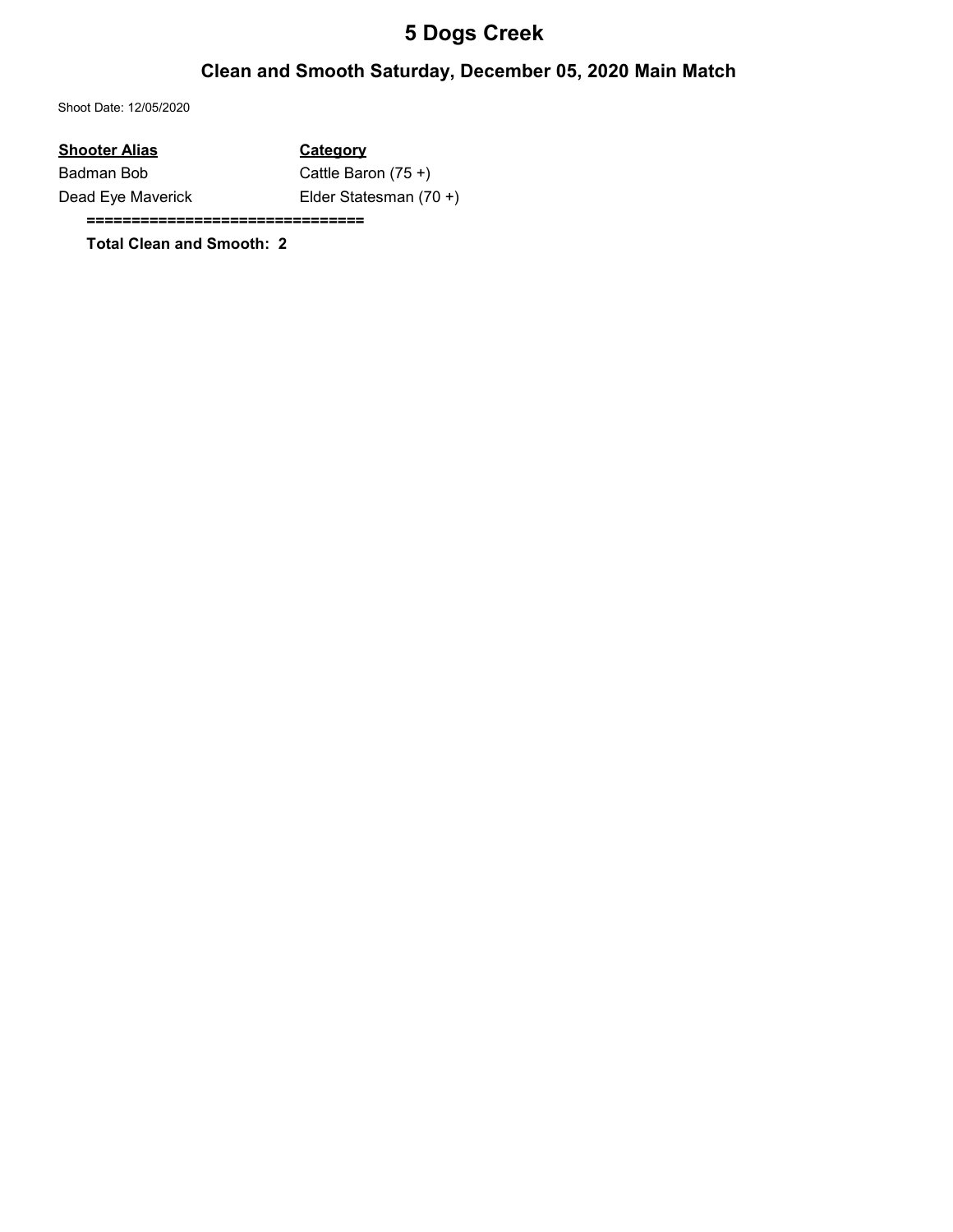### Individual Stage Results Saturday, December 05, 2020 Main Match

Shoot Date: 12/05/2020

| Stage #1  | <b>Shooter Alias</b>     | <b>Stage Place</b> | <b>Stage Final</b> |
|-----------|--------------------------|--------------------|--------------------|
|           | <b>Coyote Carson</b>     | 1                  | 19.99              |
|           | <b>Bungalow Bill</b>     | 2                  | 20.82              |
|           | <b>Dead Eye Maverick</b> | 3                  | 22.77              |
|           | <b>Sam Ootie</b>         | 4                  | 24.68              |
|           | <b>Badman Bob</b>        | 5                  | 24.74              |
| Stage # 2 | <b>Shooter Alias</b>     | <b>Stage Place</b> | <b>Stage Final</b> |
|           | <b>Sam Ootie</b>         | 1                  | 27.50              |
|           | <b>Dead Eye Maverick</b> | 2                  | 27.71              |
|           | Not So Dead Eye Maverick | 3                  | 30.95              |
|           | <b>Coyote Carson</b>     | 4                  | 31.41              |
|           | <b>Bungalow Bill</b>     | 5                  | 33.08              |
|           |                          |                    |                    |
| Stage #3  | <b>Shooter Alias</b>     | <b>Stage Place</b> | <b>Stage Final</b> |
|           | Not So Dead Eye Maverick | 1                  | 18.19              |
|           | <b>Bungalow Bill</b>     | $\mathbf{2}$       | 19.12              |
|           | <b>Coyote Carson</b>     | 3                  | 19.73              |
|           | Dead Eye Maverick        | 4                  | 19.94              |
|           | <b>Timber Dan</b>        | 5                  | 20.98              |
| Stage #4  | <b>Shooter Alias</b>     | <b>Stage Place</b> | <b>Stage Final</b> |
|           | <b>Coyote Carson</b>     | 1                  | 18.78              |
|           | Not So Dead Eye Maverick | 2                  | 22.14              |
|           | <b>Dead Eye Maverick</b> | 3                  | 22.32              |
|           | <b>Badman Bob</b>        | 4                  | 24.02              |
|           | <b>Bungalow Bill</b>     | 5                  | 29.33              |
|           |                          |                    |                    |
| Stage #5  | <b>Shooter Alias</b>     | <b>Stage Place</b> | <b>Stage Final</b> |
|           | <b>Coyote Carson</b>     | 1                  | 15.67              |
|           | <b>Dead Eye Maverick</b> | 2                  | 21.03              |
|           | <b>Badman Bob</b>        | 3                  | 21.82              |
|           | <b>Bungalow Bill</b>     | 4                  | 22.04              |
|           | <b>Timber Dan</b>        | 5                  | 25.89              |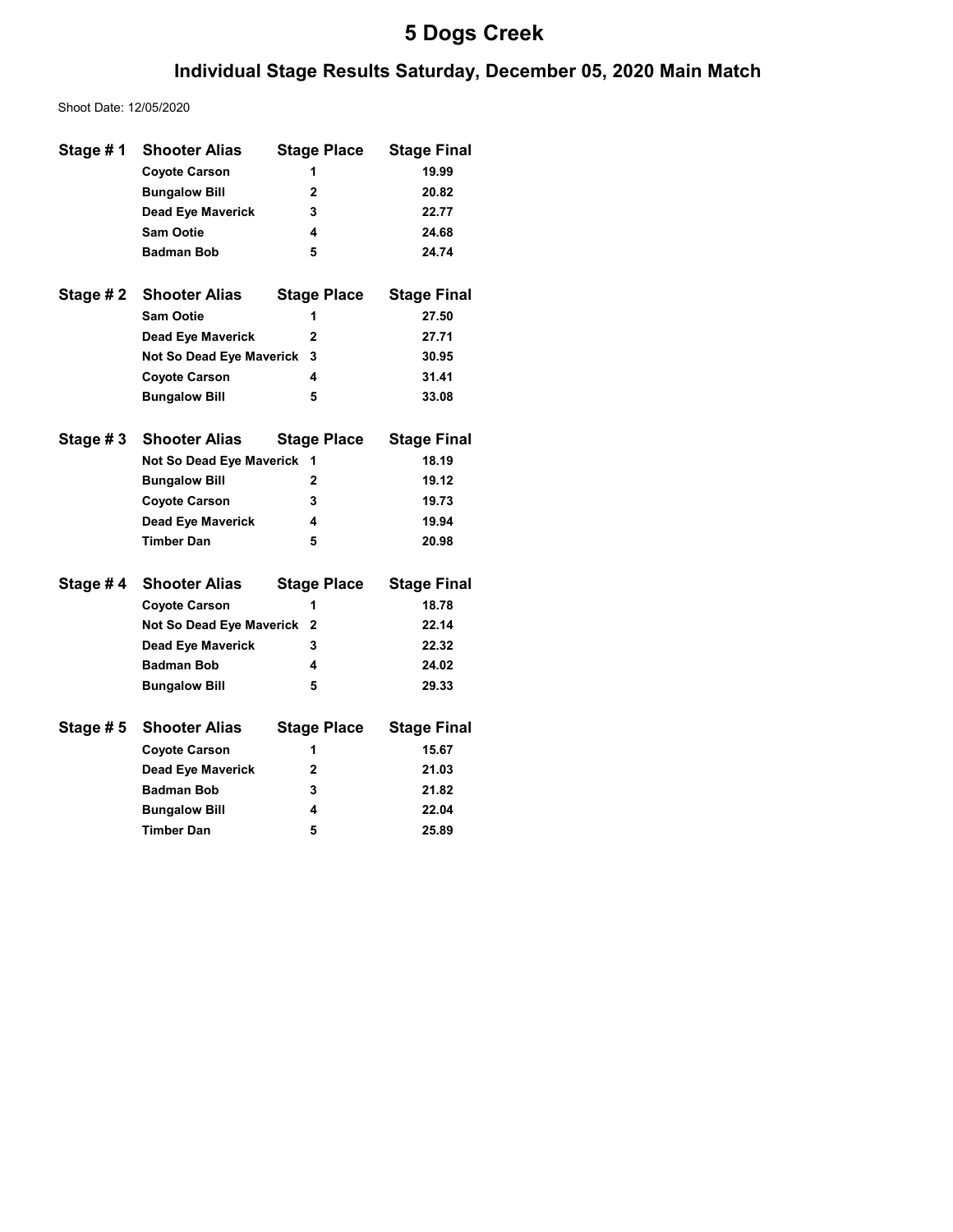#### Average Stage TotalTime Times for Saturday, December 05, 2020 Main Match MDQ's and SDQ's are not considered!

Shoot Date: 12/05/2020

|          | <b>Average Time</b> | # Shooters |   | # Scores over 75 sec Hi Scores Thrown Out |
|----------|---------------------|------------|---|-------------------------------------------|
| Stage #1 | 43.00               | 25         | 1 | 41.21                                     |
| Stage #2 | 56.49               | 25         | 4 | 46.17                                     |
| Stage #3 | 37.19               | 25         | 1 | 34.44                                     |
| Stage #4 | 39.59               | 25         | 1 | 37.89                                     |
| Stage #5 | 38.06               | 25         | 1 | 36.19                                     |

\_\_\_\_\_\_\_\_\_\_\_\_\_\_\_\_\_\_\_\_\_\_\_\_\_\_\_\_\_\_\_\_\_\_\_\_\_\_\_\_\_\_\_\_\_\_\_\_\_\_\_\_\_\_\_\_\_\_\_\_\_\_\_\_\_\_\_\_\_

Average Stage Time: 42.87 No Hi Scores Average Time: 39.18